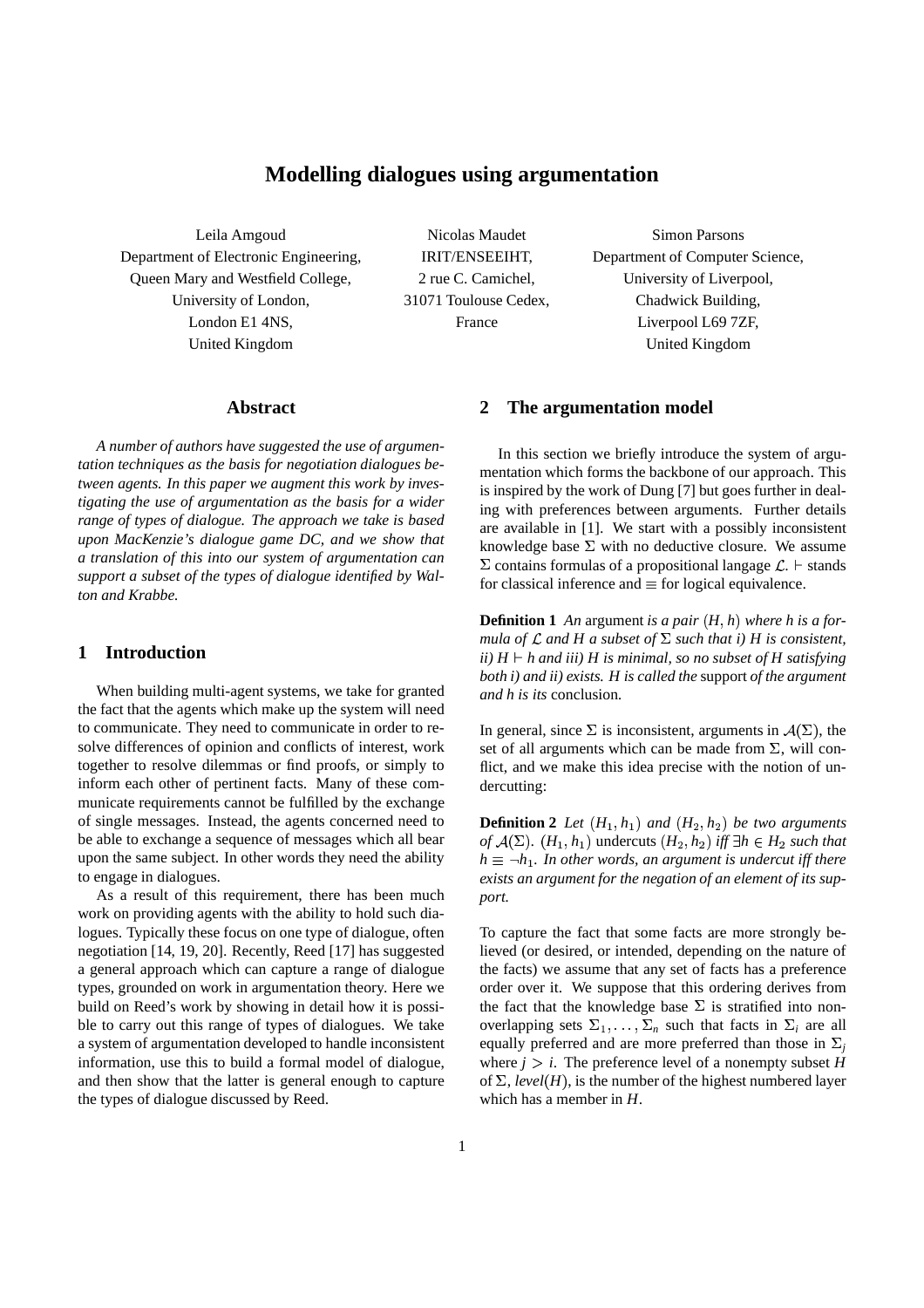**Definition 3** Let  $(H_1, h_1)$  and  $(H_2, h_2)$  be two arguments in  $\mathcal{A}(\Sigma)$ .  $(H_1, h_1)$  is preferred *to*  $(H_2, h_2)$  according *to* Pref  $\inf$  level $(H_1) \le$  level $(H_2)$ .

**Example 1** Let  $\Sigma = \Sigma_1 \cup \Sigma_2 \cup \Sigma_3$  with  $\Sigma_1 = {\neg a}$ ,  $\Sigma_2 = \text{diag}$  $\{a, a \rightarrow b\}$  and  $\Sigma_3 = \{\neg b\}$ . Now,  $(\{\neg a\}, \neg a)$  and  $(\{a, a \rightarrow b\}, b)$  are two arguments of  $\mathcal{A}(\Sigma)$ . The argument  $(\{\neg a\}, \neg a)$  undercuts  $(\{a, a \rightarrow b\}, b)$ . The preference level *of*  $\{a, a \rightarrow b\}$  *is* 2 *whereas the preference level of*  $\{\neg a\}$  *is 1*, and so  $({{\neg a}, {neg}}) \ge {^{Pref}}$   $({a, a \to b}, b)$ .

We can now define the argumentation system we will use:

**Definition 4** *An* argumentation system *(AS) is a triple*  $\langle \mathcal{A}(\Sigma), \mathit{Undercut}, \mathit{Pref} \rangle$  such that  $\mathcal{A}(\Sigma)$  is a set of the ar*guments built from , Undercut is a binary relation representing defeat relationship between arguments, Undercut*  $\mathcal{A}(\Sigma) \times \mathcal{A}(\Sigma)$ , and Pref is a (partial or complete) preorder- $\mathcal{L}$  *ing on*  $\mathcal{A}(\Sigma) \times \mathcal{A}(\Sigma)$ *.*  $\gg^{Pref}$  *stands for the strict pre-order associated with Pref .*

The preference order makes it possible to distinguish different types of relation between arguments:

**Definition 5** Let A, B be two arguments of  $\mathcal{A}(\Sigma)$ .

*B* strongly undercuts *A iff B undercuts A and it is not the case that*  $A \gg^{Pref} B$ .

*If B undercuts A then A* defends itself *against B iff A*  $\gg^{Pref} B$ .

 defends *A if there is some argument in which strongly undercuts every argument B where B undercuts A and A cannot defend itself against B.*

Henceforth, *CUndercut Pref* will gather all non-undercut arguments and arguments defending themselves against all their undercutting arguments. In [2], it was shown that the set  $S$  of acceptable arguments of the argumentation system  $\langle A(\Sigma), \textit{Undercut}, \textit{Pref} \rangle$  is the least fixpoint of a function  $\mathcal{F}$ :

$$
S \subseteq A(\Sigma) \qquad \text{argur}
$$
  

$$
\mathcal{F}(\mathcal{S}) = \{(H, h) \in \mathcal{A}(\Sigma) | (H, h) \text{ is defined by } \mathcal{S}\} \qquad \text{Defer}
$$

**Definition 6** *The set of* acceptable *arguments for an argumentation system*  $\langle \mathcal{A}(\Sigma),U$ ndercut, Pref $\rangle$  is:

$$
\underline{S} = \bigcup \mathcal{F}_{i \geq 0}(\emptyset)
$$
  
=  $C_{Undercut, Pref} \cup [\bigcup \mathcal{F}_{i \geq 1}(C_{Undercut, Pref})]$ 

*An argument is acceptable if it is a member of the acceptable set.*

**Example 2** *(follows Example 1) The argument*  $({{\neg a}, {\neg a})$  *is in*  $C_{Undercut, Pref}$  *because it is* 

*dercuts*  $(\{a, a \rightarrow b\}, b)$  and  $(\{\neg a\}, \neg a) \gg^{Pref} (\{a, a \rightarrow b\})$ *preferred (according to Pref) to the unique undercutting argument*  $(\{a\}, a)$ *. Consequently,*  $(\{\neg a\}, \neg a)$  *is in*  $\underline{S}$ *. The argument*  $({{\neg b}, \neg b})$  *is undercut by*  $({a, a \to b}, b)$  *and does* not defend itself. On the contrary,  $({{\neg a}, {\neg a})$  un $b$ , b). Therefore,  $C_{Undercut, Pref}$  defends  $({{\neg b}, \neg b})$  and con*sequently*  $({\neg b}, \neg b) \in \mathcal{S}$ .

The set of acceptable arguments mutually defend one another:

**Definition 7** Let A, B be two arguments of  $A(\Sigma)$  and  $S \subseteq$  $\mathcal{A}(\Sigma)$ , then A disqualifies *B iff A strongly undercuts B and B does not strongly undercut A.* strictly defends *A iff for all B such that B strongly undercuts A*, *then there is*  $a \, C \in S$ *such that C disqualifies B.*

**Theorem 1**  $\forall (H, h) \in \mathcal{S}, \mathcal{S}$  strictly defends  $(H, h)$ .

The proof of this theorem can be found in [1].

## **3 Proof Theory**

In practice we don't need to calculate all the acceptable arguments from some  $\Sigma$  in order to know the status of a given argument. This can be exploited to give a proof theory for the system [1]. The proof theory takes the form of a game between two players  $P_0$  and  $P_1$ . Player  $P_0$  makes the argument we are interested in and its defenders, and player  $P_1$  makes the counter-arguments or defeaters.

The basic idea behind the proof theory is to traverse the sequence  $\mathcal{F}_1, ..., \mathcal{F}_n$  in reverse. Consider that *A* occurs for the first time in  $\mathcal{F}_n$ . We start with *A*, and then for any argument  $B_i$  which strongly undercuts  $A_i$ , we find an argument  $A_i$ in  $\mathcal{F}_{n-1}$  which defends *A*. Now, because of Theorem 1, we are only interested in the strict defenders of an argument, and the strict defenders of *A* will disqualify the *B<sup>i</sup>* . The same process is repeated for each strict defender until there is no strict defender or defeater. This leads to the idea of the argument dialogue:

**Definition 8** *An* argument dialogue<sup>1</sup> *is a nonempty sequence of moves, move*<sub>*i*</sub> = ( $Player_i$ ,  $Arg_i$ ),  $i \geq 0$ , such that:

- *1. Player*<sub>*i*</sub> =  $P_0$  *iff i is even, Player*<sub>*i*</sub> =  $P_1$  *iff i is odd.*
- *2. Player*<sub>0</sub> =  $P_0$  *and*  $Arg_0 = A$ .
- 3. If  $Player_i = Player_j = P_0$  and  $i \neq j$  then  $Arg_i \neq Arg_j$ .
- *4.* If  $Player_i = P_0$ ,  $i > 1$ , then  $Arg_i$  disqualifies  $Arg_{i-1}$ .

<sup>&</sup>lt;sup>1</sup>In [1] this is called simply a "dialogue"; here we use the term "argument dialogue" to dinstinguish these dialogues from those discussed later in the paper. We will omit the term "argument" when it is clear that we mean an argument dialogue.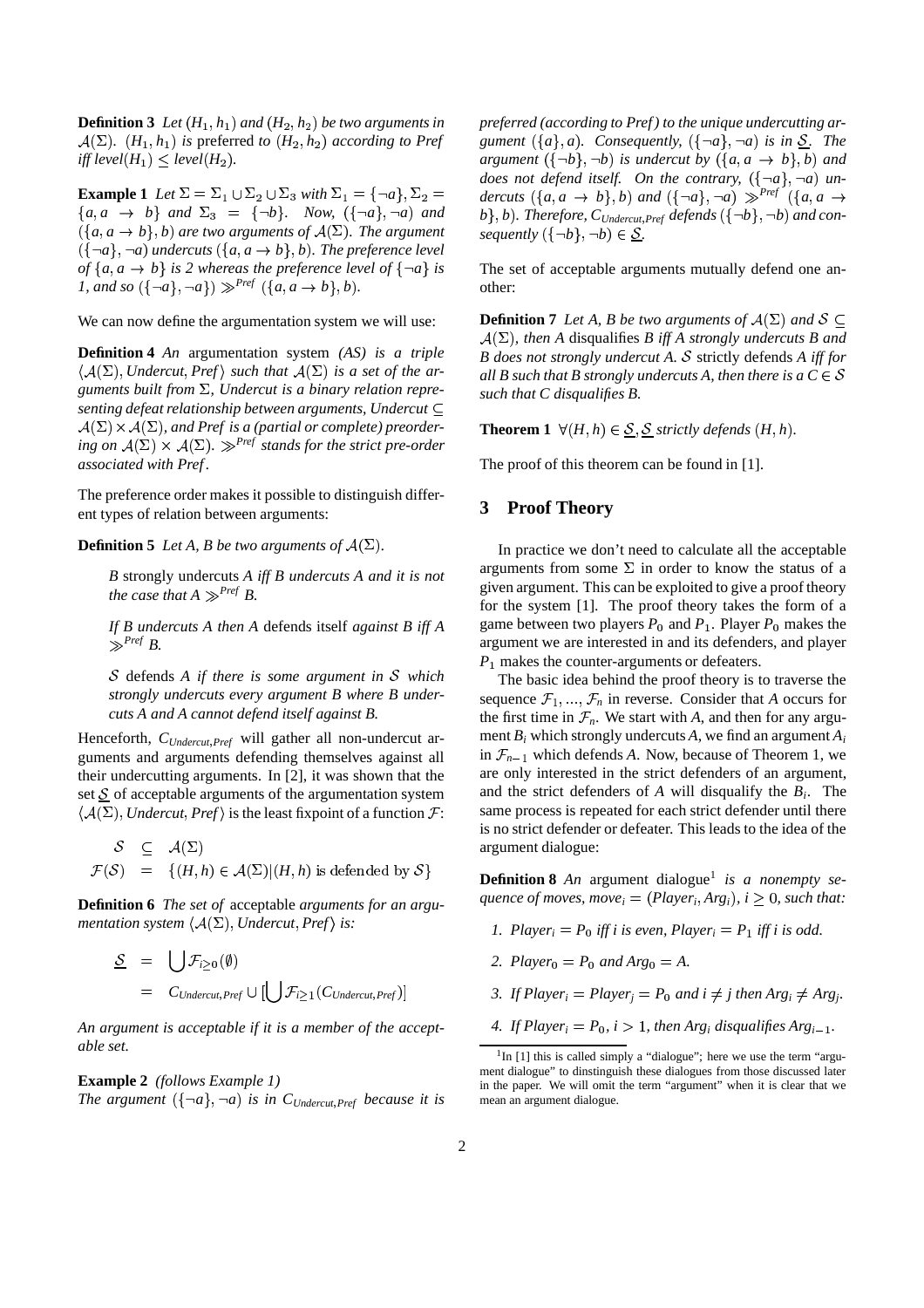

**Figure 1. An argument dialogue tree**

*5. If*  $Player_i = P_1$  *then*  $Arg_i$  *attacks*  $Arg_{i-1}$ *.* 

*An* argument dialogue tree *is a finite tree where each branch is an argument dialogue.*

**Example 3** Let  $\langle A, R, Pref \rangle$  be an AS such that  $A =$  Thus P  ${a_0, a_{01}, a_{02}, a_{10}, a_{11}, a_{12},}$  and Undercut =  ${(a_{10}, a_0),}$  $(a_{01}, a_{10}), (a_{12}, a_{02}), (a_{02}, a_{10}), (a_{03}, a_{11}), (a_{11}, a_{0})\}.$ *Let's suppose*

$$
a_{03} \gg^{Pref} a_{11} \gg^{Pref} a_0
$$
  

$$
a_{01} \gg^{Pref} a_{10} \gg^{Pref} a_0
$$

*and*

$$
a_{12} \gg^{Pref} a_{02} \gg^{Pref} a_{10}
$$

*We* are *interested in the status of the argument*  $a_0$ *. The corresponding argument dialogue tree is presented in Figure 1.*

The dialogue tree can be considered as an AND/OR tree. A node corresponding to player  $P_0$  is an AND node, and a node corresponding to player  $P_1$  is an OR node. That distinction between nodes is due to the fact that an argument is acceptable if it is defended against all its defeaters. The edges of a node containing an argument of  $P_0$  represent defeaters so they all must be defeated. In contrast, the edges of a node containing an argument from  $P_1$  represent defenders of  $P_0$  so it is sufficient that one of them defeats the argument of  $P_1$ .

**Definition 9** *A player* wins *an argument dialogue iff he ends the dialogue (he makes the last argument).*

A player who wins a dialogue does not necessarily win in all the sub-trees of the dialogue tree. To formalize the winning of a dialogue tree we use the concept of a solution sub-tree.

**Definition 10** *A* candidate sub-tree *is a sub-tree of an argument dialogue tree containing all the edges of each AND node and exactly one edge of each OR node. A* solution subtree *is a candidate sub-tree whose branches are all won by*  $P_0$ .

Thus the dialogue represented in Example 3 has exactly two candidate sub-trees:  $S_1$  and  $S_2$  in Figure 2.



**Figure 2. Sub-trees**

**Definition 11**  $P_0$  wins *an argument dialogue iff the corresponding dialogue tree has a solution sub-tree.*

Thus  $P_0$  wins the dialogue presented in Figure 1 because  $S_2$ is a solution sub-tree.

**Definition 12** *An argument A is* justified *iff there is an argument dialogue tree whose root is A, and which is won by player*  $P_0$ *.* 

Thus the argument  $a_0$  is justified because the player  $P_0$  won the dialogue tree. The main result from the proof theory is:

**Theorem 2** *Let*  $\langle A, R, Pref \rangle$  *be an argumentation system.* 

- $\forall x \in A$ , if x is justified then each argument made by  $P_0$  *which belongs to the solution sub-tree is in*  $S$ , *in particular x.*
- $\forall x \in \mathcal{S}, x \text{ is justified.}$

The proof may be found in [1].

In other words, the dialogue process constructs all acceptable arguments, and only constructs acceptable arguments. Thus Theorem 2 is a form of soundness and completeness result for the proof theory.

### **4 Arguments and dialogue games**

Dialogue games are way of formally analysing discourse [6]. A dialogue between two individuals is seen as a game in which each individual has objectives and a set of legal moves which can be used to obtain those objectives. The moves are illocutions, and the objectives are matters such as persuading the other player of the truth of a proposition.

#### **4.1 Dialogues in DC**

One rather influential dialogue game is DC, proposed by MacKenzie  $[9]^2$  in the course of analysing the fallacy

<sup>2</sup>Though he describes is as a "dialectical system" rather than a dialogue game.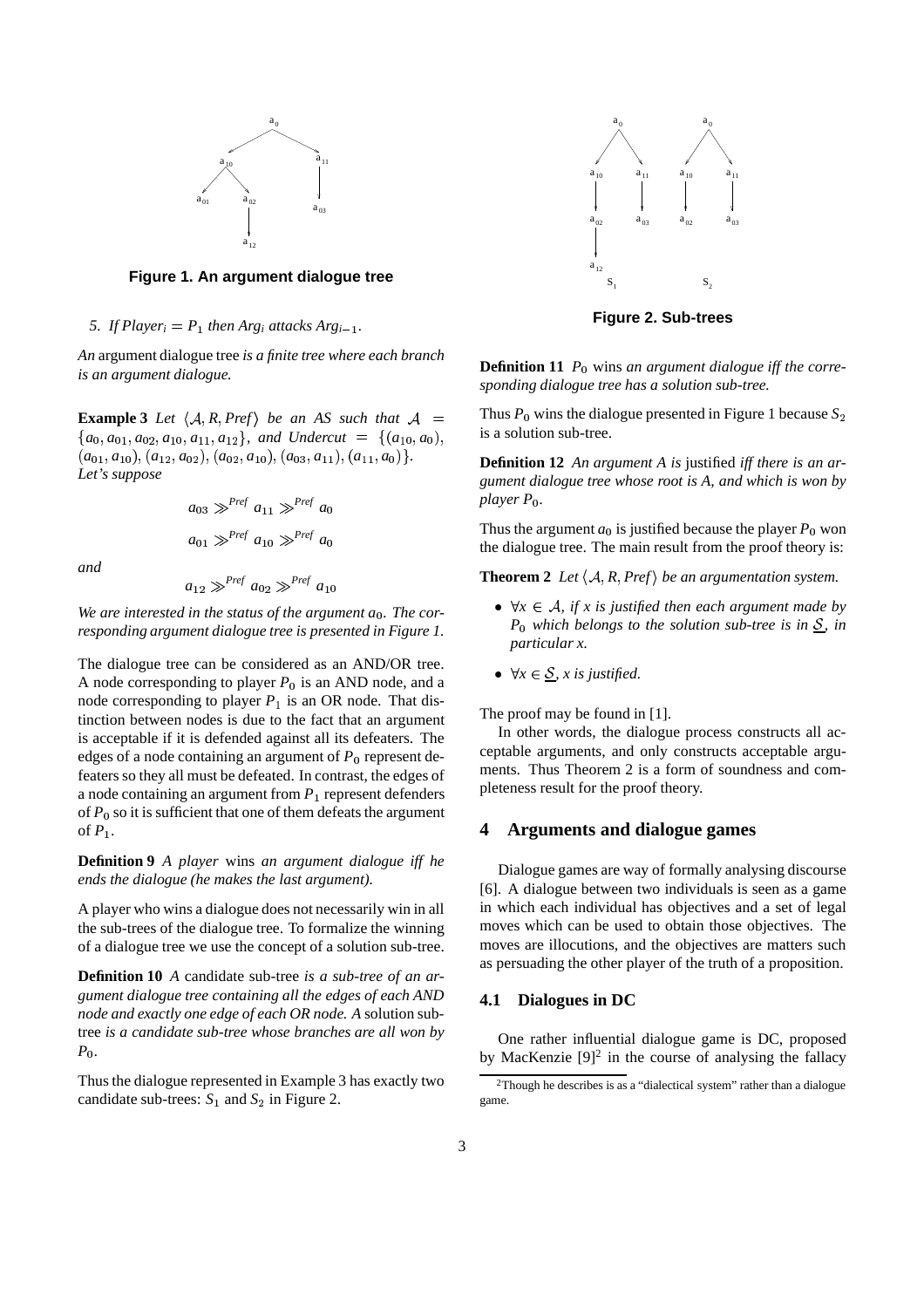of question-begging. DC provides a set of rules for arguing about the truth of a proposition. Each player has the goal of convincing the other, and can assert or retract facts, challenge the other player's assertions, ask whether something is true or not, and demand that inconsistencies be resolved. Associated with each player is a "commitment store", which holds the statements players have made and the challenges they have issued. There are then rules which define how the commitment stores are updated and whether particular illocutions can be uttered at a particular time.

While DC is interesting in its own right, what is more interesting from the point of view of this paper is that DC ties in very neatly with the system of argumentation descibed above. As detailed in [3], it is possible to formulate the dialogue rules in terms of the arguments that each player can construct. This, gives an operational semantics to the system and, given an implementation of the argumentation system, makes it possible to build systems that can carry out DC-type dialogues. One reason we might want to do this, is to use these DC-style dialogues as the basis of communications between agents in a multi-agent system, and the rest of this paper explores some of the issues in doing so.

Dialogues are assumed to take place between two agents, *P* and *C*, where *P* is arguing "pro" some proposition, and *C* argues 'con''. Each player has a knowledge base,  $\Sigma$   $_P$  and  $\Sigma_c$  respectively, containing their beliefs. In addition, and as in DC, we suppose that each player has a further knowledge base, accessible to both players, containing commitments made in the dialogue. These commitment stores are denoted  $CS(P)$  and  $CS(C)$  respectively. Note that the union of the commitment stores can be viewed as the state of the dialogue at turn *t*. All the bases described contain propositional formulas and are not closed under deduction, and all are stratified according to degree of belief as discussed above. Here we assume that these degrees of belief are static and that both the players agree on them, though it is possible [4] to combine different sets of degrees of belief, and it is also possible to have agents modify their beliefs on the basis of the reliability of their acquaintances [13].

Both players are equipped with an argumentation system of the kind discussed above. Each has access to their own private knowledge base and both commitment stores. Thus Player *P* plays with  $\langle A(\Sigma_P \cup \text{CS}(P) \cup$  $CS(C)$ , Undercut, Pref) and player C with  $\langle A(\Sigma_C \cup$  $CS(C) \cup CS(P)$ , *Undercut*, *Pref* $\rangle$ . The two argumentation systems are then used to help players to maintain the coherence of their beliefs<sup>3</sup>, and thus to avoid asserting things which are defeated by other knowledge from  $CS(P) \cup CS(C)$ , and which could thus easily be undercut by the other player. In this sense the argumentation systems help to ensure that players are *rational*.

#### **4.2 The dialogue moves**

With this background, we can present the set of dialogue moves that we will use. These are not an exact facsimile of the moves in DC—we omit those illocutions we have not found useful (in particular the retraction rules) and add a move for explicit acknowledgment. For each move, we give what we call rationality rules, dialogue rules, and update rules. These are based on the rules suggested by [10]. The rationality rules specify the preconditions for playing the move. The update rules specify how commitment stores are modified by the move. The dialogue rules specify the moves the other player can make next, and so specify the *protocol* under which the dialogue takes place.

In the following, player P adresses the move to player C. We start with the assertion of facts:

**assert(p)** where p is a propositional formula.

**rationality** the player uses its AS to check if there is an acceptable argument for the fact p.

**dialogue** the other player can respond with:

1.  $accept(p)$ , 2.  $assert(\neg p)$ , 3.  $challenge(p)$ . **update**  $CS_i(P) = CS_{i-1}(P) \cup \{p\}$  and  $CS_i(C) =$  $CS_{i-1}(C)$ 

**assert(S)** where S is a set of formulas representing the support of an argument. Note that in DC, players can only assert one propositional formula.

**rationality** the player uses the AS to check if the related argument is acceptable.

**dialogue** the other player can play:

- 1.  $accept(S)$ ,
- 2.  $assert(\neg p)$ ,
- 3. *challenge*( $p$ ) where  $p \in S$ .

Informally, this means that the player can accept the whole support or challenge/deny an element of the support.

**update** 
$$
CS_i(P) = CS_{i-1} \cup S
$$
 and  $CS_i(C) = CS_{i-1}(C)$ 

The conditions on assertion only allow agents to assert facts which it believes, on the basis of its private knowledge and all the public knowledge, cannot be challenged. The counterpart of these moves are the acceptance moves:

<sup>&</sup>lt;sup>3</sup>Note that the players' data is allowed to be inconsistent in the classical sense, since the argumentation system can handle inconsistency.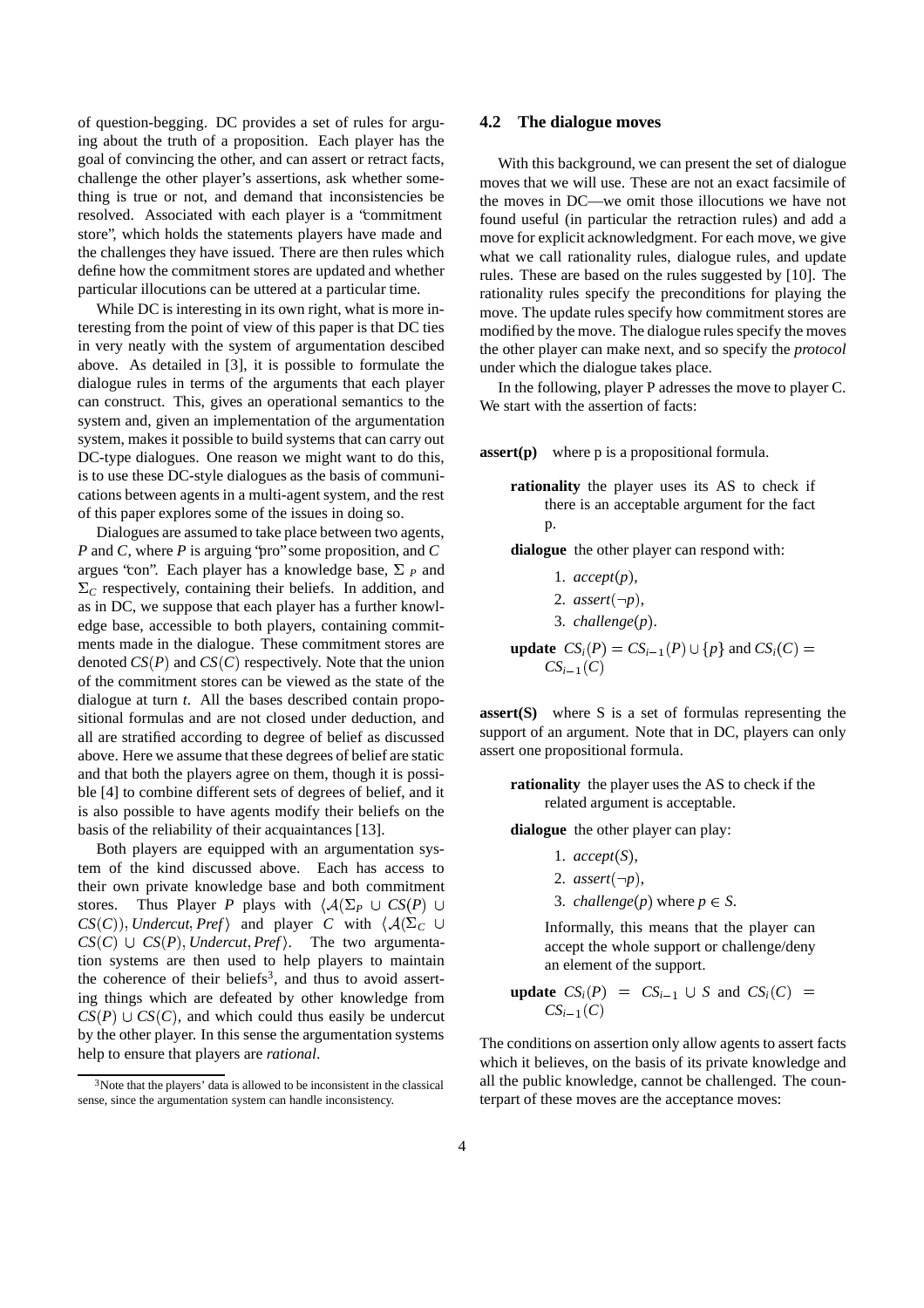**accept(p)** p is a propositional formula. This move has no equivalent in DC where acceptance is implicit.

- **rationality** the player uses the AS to check if there is an acceptable argument for p.
- **dialogue** the other player can play any allowed moves.

**update** 
$$
CS_i(P) = CS_{i-1}(P) \cup \{p\}
$$
 and  $CS_i(C) = CS_{i-1}(C)$ 

**accept(S)** S is a set of propositional formulas.

- **rationality** the player uses his AS to check if each element of S is supported by an acceptable argument.
- **dialogue** the other player can play any allowed move.

**update** 
$$
CS_i(P) = CS_{i-1}(P) \cup S
$$
 and  $CS_i(C) = CS_{i-1}(C)$ 

Thus a player can only accept something if it is not possible to build a stronger argument against it.

**challenge(p)** where p is a propositional formula.

**rationality**  $\emptyset$ 

**dialogue** the other player can only *assert*( $S$ ) where S is an argument supportting *p*.

**update** 
$$
CS_i(P) = CS_{i-1}(P)
$$
 and  $CS_i(C) = CS_{i-1}(C)$ 

A challenge is a means of making the other player explicitly state the argument supporting a proposition. In contrast, a question can be used to query the other player about any proposition.

**question(p)** where p is a propositional formula.

#### **rationality**  $\emptyset$

**dialogue** the other player can:

1. 
$$
assert(p)
$$
,  
2.  $assert(\neg p)$ ,

3. question
$$
(q)
$$
.

**update** 
$$
CS_i(P) = CS_{i-1}(P)
$$
 and  $CS_i(C) = CS_{i-1}(C)$ 

We refer to this set of moves as the set  $M_{DC}$ . These are similar to those discussed in legal reasoning [8, 16].

#### **4.3 How the moves make a dialogue**

acceptable one in favour of  $\neg p$ . The agents then exchange The basic kind of dialogue which this system allows us to model is that in which one agent believes *p* and the other believes  $\neg p$ . The private aim of each agent is then simply to offer arguments in support of their thesis. In our model, this means that one agent has an acceptable argument in favour of *p* in its argumentation system and the other agent has an arguments (defeaters) in an attempt to find an acceptable argument for whichever of  $p$  and  $\neg p$  they started believing.

 logue process is continued, for example by *P* challenging In this dialogue,  $P$  has an acceptable argument  $(S, p)$  in favour of *p*, which it advances. This argument is built using private information, and, because *C* does have access to it, C does not have an acceptable argument for *p* and so cannot accept the proposition. Instead *C* has an acceptable argument  $(S', \neg p)$  in favour of  $\neg p$ , and it asserts  $\neg p$ . *P* responds to this assertion by challenging  $\neg p$ , and *C* rises to the challenge by asserting its support *S'* for  $\neg p$ . This diaone of the steps in  $S'$ , until there are no further arguments relating to  $p$ ,  $\neg p$ , *S*, and *S'*. This is the case when the two argumentation frameworks:

$$
\langle A(\Sigma_P \cup CS(P) \cup CS(C)), Undercut, Pref \rangle
$$

and

$$
\langle \mathcal{A}(\Sigma_C \cup \mathit{CS}(P) \cup \mathit{CS}(C)), \mathit{Undercut}, \mathit{Pref} \rangle
$$

 flict of opinions about the acceptability of *p*. If the agents provide the same acceptable argument and the agents, perforce, agree. Thus the agents have resolved their initial condo not agree, then they are able to make further arguments and keep the dialogue going.

As mentioned above, the rationality rules and dialogue rules together provide a form of protocol for carrying out these DC-style dialogues. The rationality rules tie the illocutions which can be made quite closely to the information that the agents have at their disposal. The fact that it is only possible for an agent to assert things for which it has an acceptable argument, and to only accept things for which it has an acceptable argument means that Theorem 2 can be carried forward to ensure the soundness of the dialogue. In particular we can prove:

 *arguments which the game can possibly generate,* **Theorem 3** Given two players P, with  $AS_P = \langle A(\Sigma_P \cup$  $CS(P) \cup CS(C)$ , *Undercut*, *Pref*), and *C* with  $AS_C =$  $\langle \mathcal{A}(\Sigma_P \cup \mathit{CS}(P) \cup \mathit{CS}(C)), \mathit{Undercut}, \mathit{Pref}\rangle$ , which play a *dialogue game using moves*  $M_{DC}$ *, then if S is the set of all* 

- $\forall x \in S$ , *x* is a justified argument of either  $AS_P$  or  $AS_C$ ;
- *If*  $x \in S$  *is a justified argument of*  $AS_P$ *, it is a justfied argument of AS<sup>C</sup>*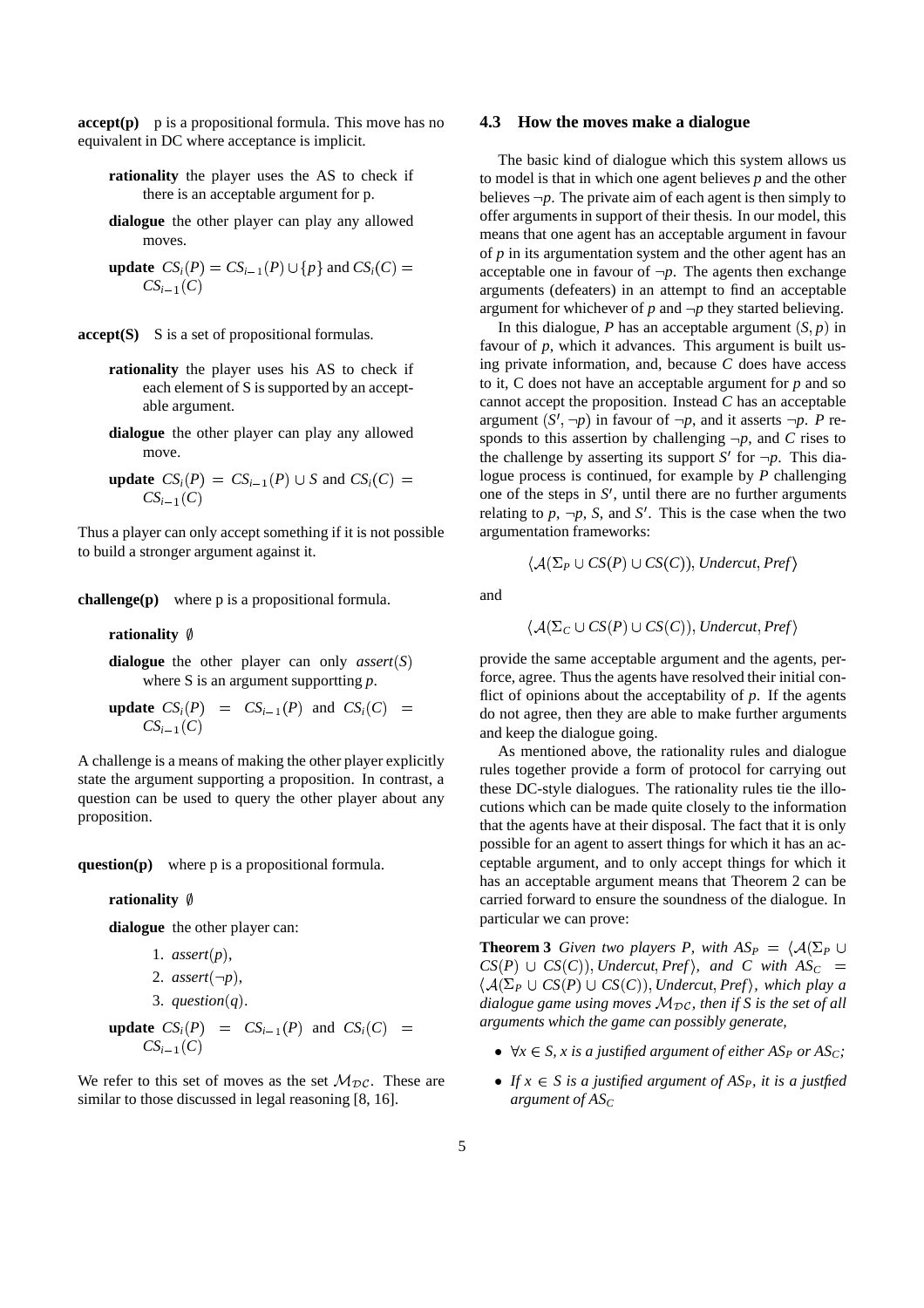| Type of Dialogue    | Initial Situation              | Participant's Goal              | <b>Goal of Dialogue</b>         |
|---------------------|--------------------------------|---------------------------------|---------------------------------|
| Persuasion          | Conflict of opinions           | Persuade other party            | Resolve or clarify issue.       |
| Inquiry             | Need to have proof             | Find and verify evidence        | Prove (disprove)<br>hypothesis  |
| Negotiation         | Conflict of interests          | Get what you most want          | Reasonable settlement           |
| Information seeking | One party lacks<br>information | Acquire or give<br>information  | Exchange information            |
| Deliberation        | Dilemma or practical<br>choice | Co-ordinate goals or<br>actions | Decide best course of<br>action |

**Table 1. Walton and Krabbe's classification of dialogues**

Note that this result does mean that agents have to tell the truth; they can lie as long as their mechanism for generating untruths allows suitable acceptable arguments to be generated.

Despite this result, the protocol defined by the dialogue rules will only work under certain assumptions. In fact, without these assumptions it can easily descend into meaningless babble. For example, there is no reason why agents should not, under the protocol, carry out infinite dialogues which consist entirely of "accept" illocutions or repeated challenges of the same proposition. The assumptions that the protocol works under are, broadly speaking, equivalent to the usual Gricean maxim of relevance. We assume that agents have a focus to their dialogue and restrict their illocutions to those which address that focus, engage in one for a concrete reason (for example to persuade one to change its mind about giving up a resource) not simply for the sake of it, and both recognise when they have reached the useful end of a dialogue (even if it is a case where neither has persuaded the other) and stop when this point has been reached. In practice, we see these assumptions being enforced by the fact that agents engaging in these kind of dialogues will be part of some kind of electronic institution [12] which commits them to certain rules of behaviour.

For now we leave the formalisation of these points for future work. Instead we consider how the basic dialogue moves can be used to capture different types of dialogue.

### **5 Different types of dialogue**

As mentioned by Parsons *et al.* [15] and discussed in detail by Reed [17], Walton and Krabbe [21] have identified a set of types of dialogue, distinguished by initial situation, goal of participants, and goal of dialogue. These are summarised in Table 1. In this section we discuss how these types of dialogue may be captured in our model of DC. We

deal first with persuasion, inquiry and information seeking, which can be captured by our model of DC directly.

A *persuasion* dialogue, according to Walton and Krabbe, is initiated from a position of conflict in which one agent believes  $p$  and the other believes  $\neg p$ , and both try to persuade the other to change its mind. The dialogue continues until the dispute is resolved. This is clearly the kind of dialogue discussed in the previous section, and can therefore easily be captured in our system.

An *inquiry* dialogue does not start from conflict but from a lack of knowledge. The two agents will try to establish the truth or falsity of some proposition *p* and the dialogue will end when either this has been acheived or they realise they cannot find a proof. In our model this corresponds to the situation in which neither agent has an acceptable argument for *p*. In other words, the initial situation is that neither:

$$
\langle A(\Sigma_P \cup CS(P) \cup CS(C)), \text{Undercut}, \text{Pref} \rangle
$$

nor

$$
\langle A(\Sigma_C \cup CS(P) \cup CS(C)), \text{Undercut}, \text{Pref} \rangle
$$

can provide an acceptable argument for *p*. The agents then engage in a DC dialogue with the aim of determining whether the system

$$
\langle A(\Sigma_P \cup \Sigma_C \cup CS(P) \cup CS(C)), \text{Undercut}, \text{Pref} \rangle
$$

can provide an acceptable argument for *p*. The dialogue, during which both agents reveal information by asserting it into their commitment store, will continue until either an acceptable argument for *p* is found, or it is not possible to make any further arguments which are related to *p*. This achieves the aim of the inquiry dialogue. Thus, although DC has its roots in adversarial dialogue, the moves  $M_{DC}$ can be used in a non-adversarial way.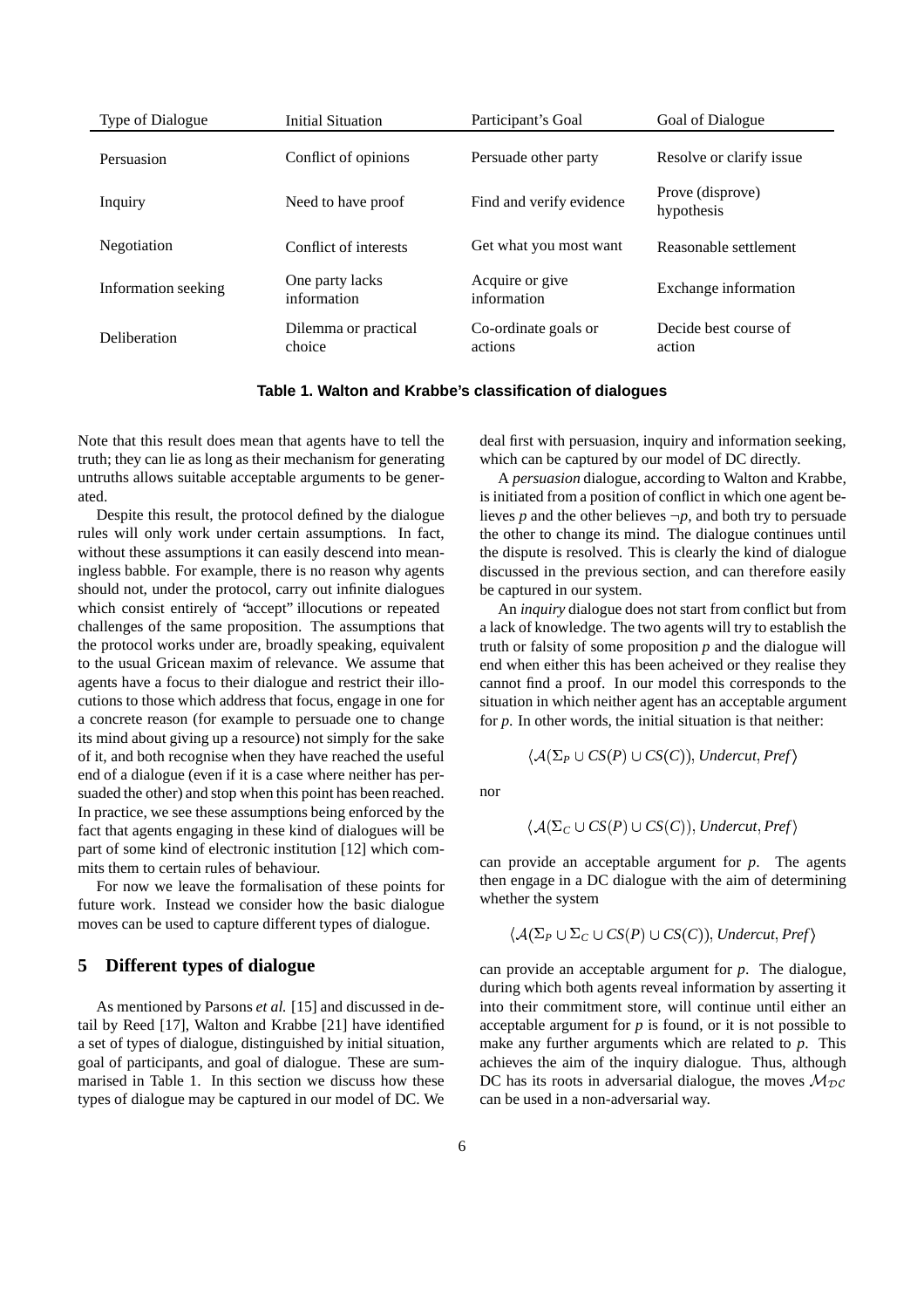| Dialogue type $ $ Agent P |                                                               | Agent C                                     |
|---------------------------|---------------------------------------------------------------|---------------------------------------------|
| Persuasion                | $\exists (S, p) \in \underline{S}_P$                          | $\exists (S, \neg p) \in \underline{S}_C$   |
| Inquiry                   | $\exists (S, p) \in \underline{S}_P$                          | $\overline{\beta}(S,p) \in \underline{S}_C$ |
| Info-seeking              | $\mid \mathcal{A}(S,p) \in A(\Sigma_P \cup CS(P) \cup CS(C))$ | $\exists (S, p) \in S_C$                    |

**Table 2. Initial conditions for different types of dialogue about** *p*

*Information seeking* dialogues are similar to inquiries, but differ in their initial conditions. An information seeking dialogue is initiated when there is an asymmetry between the agents in the sense that one is thought by the other to have more information in regard to *p*, for instance because one agent is a recognised authority on the subject. In our model this kind of dialogue is initiated with a *question* move, asking if it is the case that *p* holds. If the other agent has an argument for or against *p* it will assert this, and the agents will then argue about its acceptability. However the argument is resolved, this exchange of information achieves the aim of the information seeking dialogue. Table 2 summarises the initial conditions for these three types of dialogue in our framework, and highlights the differences between them. This table, and our previous discussion allow us to prove:

## **Theorem 4** *The set of moves*  $M_{DC}$  *is sufficient to model persuasion, inquiry and information seeking dialogues.*

The two remaining dialogues are slightly different. As discussed in [15], negotiation centres around conflicts between the intentions of agents—it is concerned with what agents intend to achieve. Thus to have a negotiation dialogue in our framework it is first necessary to extend the language in which the dialogue is carried out to distinguish between the beliefs which are the subject of persuasion, information seeking and inquiry dialogues and the intentions which are the subject of negotiations. The change to the language then necessitates some minor changes to the argumentation system (essentially defining which arguments undercut which others). This may be done in exactly the same was as in [15], and afterwards negotiation dialogues have exactly the same form as persuasion dialogues but concern intentions rather than beliefs. In other words, they arise from a conflict in intentions, proceed through agents making arguments about intentions, and terminate when the agents agree on an acceptable argument for the intention in question.

A deliberation dialogue represents the process of forming a plan of action, and thus is also concerned with intentions (since an agent's intentions precisely deal with its plans of action). The joint aim of a deliberation is to reach an agreement on a plan (a joint intention or a pair of individual intentions), and the individual aims are to influence this agreement to their benefit (to ensure that the intentions are in their favour). Thus the joint aims can be considered to be establishing an acceptable argument for the joint or individual intentions<sup>4</sup>, and the individual aims are satisfied by the fact that this is acceptable to both agents. Note that deliberation starts not from a point of conflict but simply from a need for action, in exactly the same way that an inquiry dialogue starts, and, once the underlying language is extended to deal with intentions, precisely the same process can be followed as outlined above for the inquiry dialogue.

This discussion leads us to believe that  $M_{DC}$  will be suitable as a basis for negotiation and deliberation dialogues. However to properly capture such dialogues  $\mathcal{M}_{\mathcal{DC}}$ needs to be augmented, in particular to model compromises, and in [5] we discuss how to do this.

# **6 Conclusion**

In this paper we have presented a model for inter-agent dialogues based on argumentation. We believe that this dialogue model goes further than previous attempts based on argumentation. In particular, it is a more general model than that presented in [15], and has a precisely defined protocol for the exchange of arguments which the former lacks(since [15] concentrates more on the interaction between beliefs and intentions in a specific negotiation/deliberation form of dialogue). Our model also extends the suggestion made by Reed [17] by making Reed's suggestion more concrete providing an underlying argumentation system and the illocutions necessary to carry out the kinds of dialogues Reed discusses. Thus this work can be seen as an attempt to bridge the gap between the low level detail of handling beliefs and intentions described in [15] and the general approach of [17]. This was certainly our motivation in undertaking this work and, though it should be acknowledged that more work is required to combine the approaches, we feel it makes significant progress towards achieving this aim.

The most obvious thing we need to do now is to extend the underlying argumentation system to handle mental attitudes, in particular beliefs, desires and intentions. As argued above, this is an important step towards capturing negotiation and deliberation dialogues, though taking the approach of [15] it should be straightforward. Another obvious thing is to extend the mechanism to deal with multiparty dialogues possibly through the use of agoras [11].

<sup>&</sup>lt;sup>4</sup>Thus we agree with Reed [17] that the dialogue in [15] has elements of deliberation as well as negotiation.